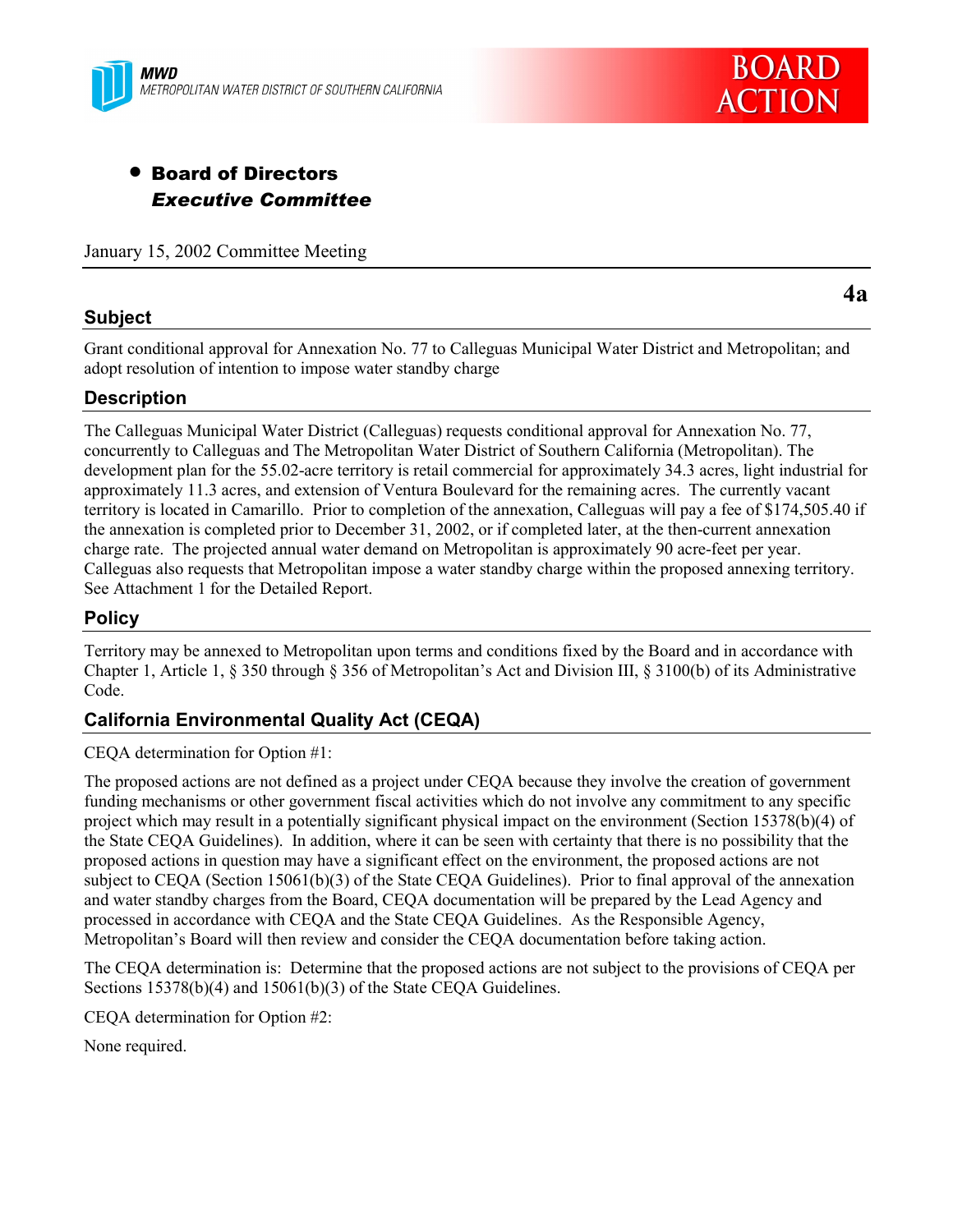### **Board Options/Fiscal Impacts**

#### **Option #1**

Adopt the CEQA determination and

- a. Grant conditional approval for Annexation No. 77, concurrently to Calleguas and Metropolitan, conditioned upon receipt in full of annexation fee of \$174,505.40 to Metropolitan if completed by December 31, 2002, or if completed later, at the then-current annexation charge rate (Attachment 1);
- b. Approve Calleguas' proposed Plan for Implementing Water Use Efficiency Guidelines (Attachment 2); and
- c. Adopt the resolution of intention to impose water standby charge within the proposed annexation territory, substantially in the form of Attachment 3.

Fiscal Impact: Receipt of annexation fee (\$174,505.40) and water sales revenue from newly annexed territory.

#### **Option #2**

Decline Annexation No. 77. **Fiscal Impact:** Unrealized annexation fees and water sales revenue from non-annexed territory

### **Staff Recommendation**

Option #1

 $U_{-}$ 12/11/2001 *Roy L. Wolfe Date*

*Manager, Corporate Resources*

12/20/2001 *Ronald R. Gastelum Date*

*Chief Executive Officer*

Attachment 1--Detailed Report for Calleguas Annexation No. 77

Attachment 2--Plan for Implementing Water Use Efficiency Guidelines

Attachment 3--Resolution of Intention to Impose Water Standby Charges

BLA #1459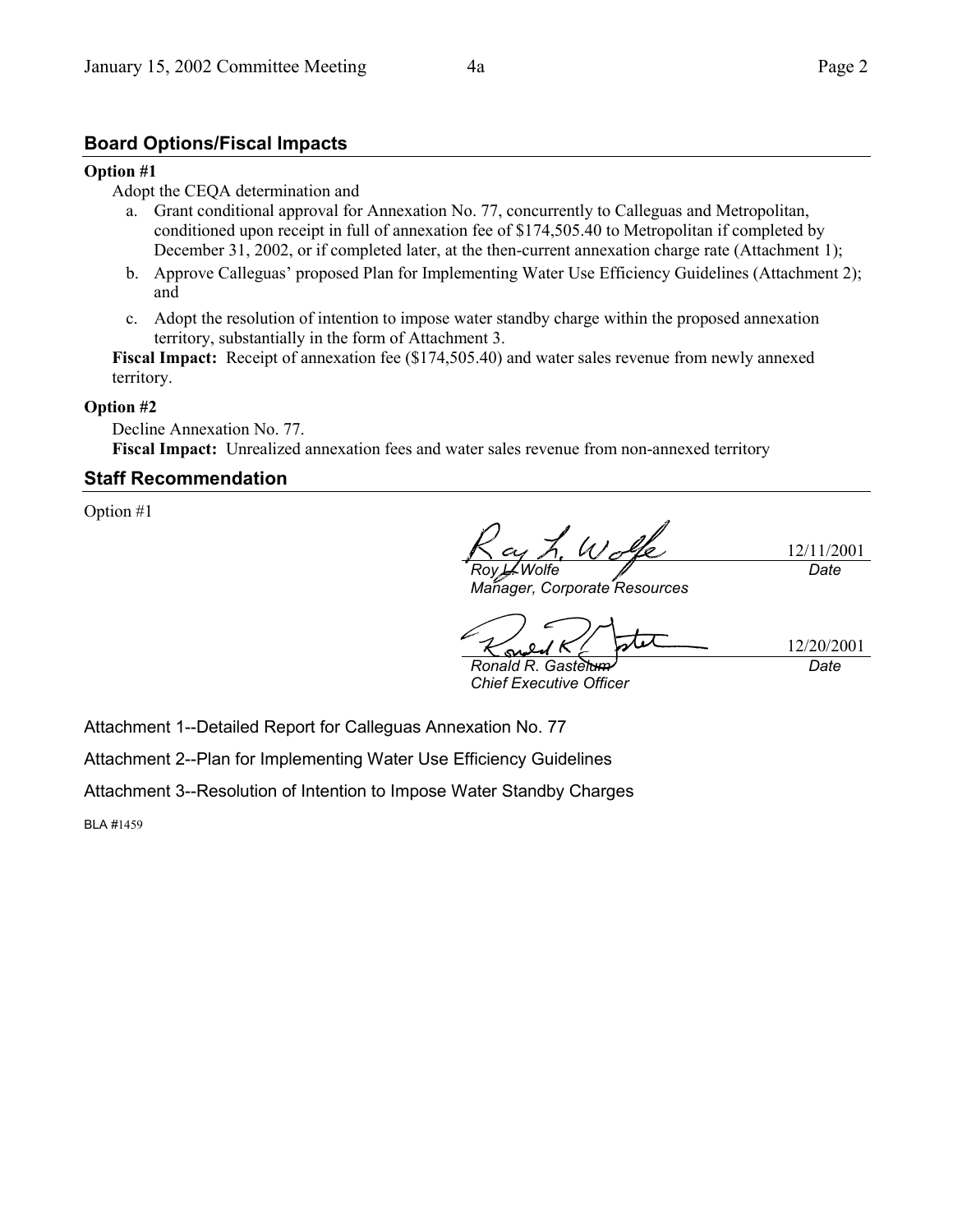# **Detailed Report – Calleguas Annexation No. 77**

The Calleguas Municipal Water District (Calleguas) requested conditional approval for Annexation No. 77, concurrently to The Metropolitan Water District of Southern California (Metropolitan) and Calleguas. The 55.02-acre annexation territory, shown on the attached legal description and map, Exhibit A, is located south of Ventura Boulevard at Camarillo Center Drive, approximately one-half mile west of Las Posas Road in Camarillo. Of the gross acreage, 6.03 acres are dedicated to public road, leaving 48.99 net acres. The annexation territory is currently vacant, with a development plan consisting of retail commercial for approximately 34.3 acres, light industrial for approximately 11.3 acres, and extension of Ventura Boulevard for the remaining acres. The proposed annexation is in accordance with the city of Camarillo's General Plan. The total estimated water demand for this project is approximately 150 acre-feet per year (AFY), of which 40 percent will come from local sources, and 60 percent, or approximately 90 AFY, will come from Metropolitan through Calleguas.

Pursuant to Section 3107 of Metropolitanís Administrative Code, Calleguas has submitted an acceptable Plan for Implementing Water Use Efficiency Guidelines for this project (Attachment 2).

The annexation charge has been calculated pursuant to Section 3300 of Metropolitan's Administrative Code. Utilizing the current rate of \$3,460 per acre and the sum of \$5,000 for processing costs, the annexation charge is \$174,505.40 if completed by December 31, 2002. The \$5,000 processing charge has already been paid. If the annexation is completed after December 31, 2002, the annexation will be calculated based on the then current charge.

Completion of this annexation will be subject to such terms and conditions as may be fixed by the Board in granting final consent to such annexation. Calleguas has requested that Metropolitan impose water standby charges within the annexation territory at the rate of \$9.58 per acre or per parcel of less than one acre (the rate at which water standby charges are presently levied in other portions of Calleguas). Under the requirements of Article XIII D of the California Constitution (Proposition 218), such charges must be treated as new assessments, subject to approval by the property owners in the area to be annexed through mailed ballot proceedings. Attachment 3 is the form of resolution of intention to impose water standby charges which, if adopted by the Board, will authorize the Executive Secretary to mail notices to the property owners. The notices to property owners will include ballots which the property owners will be asked to mark and return. Ballots will be tabulated at a public hearing on the assessments scheduled to commence on April 9, 2002, or such other date as the Board shall determine, and unless a majority of those ballots received from property owners (weighted according to the proportionate obligation of each property) protest the charges, imposition of the water standby charges in the annexed area may be considered by the Board concurrently with final approval of annexation.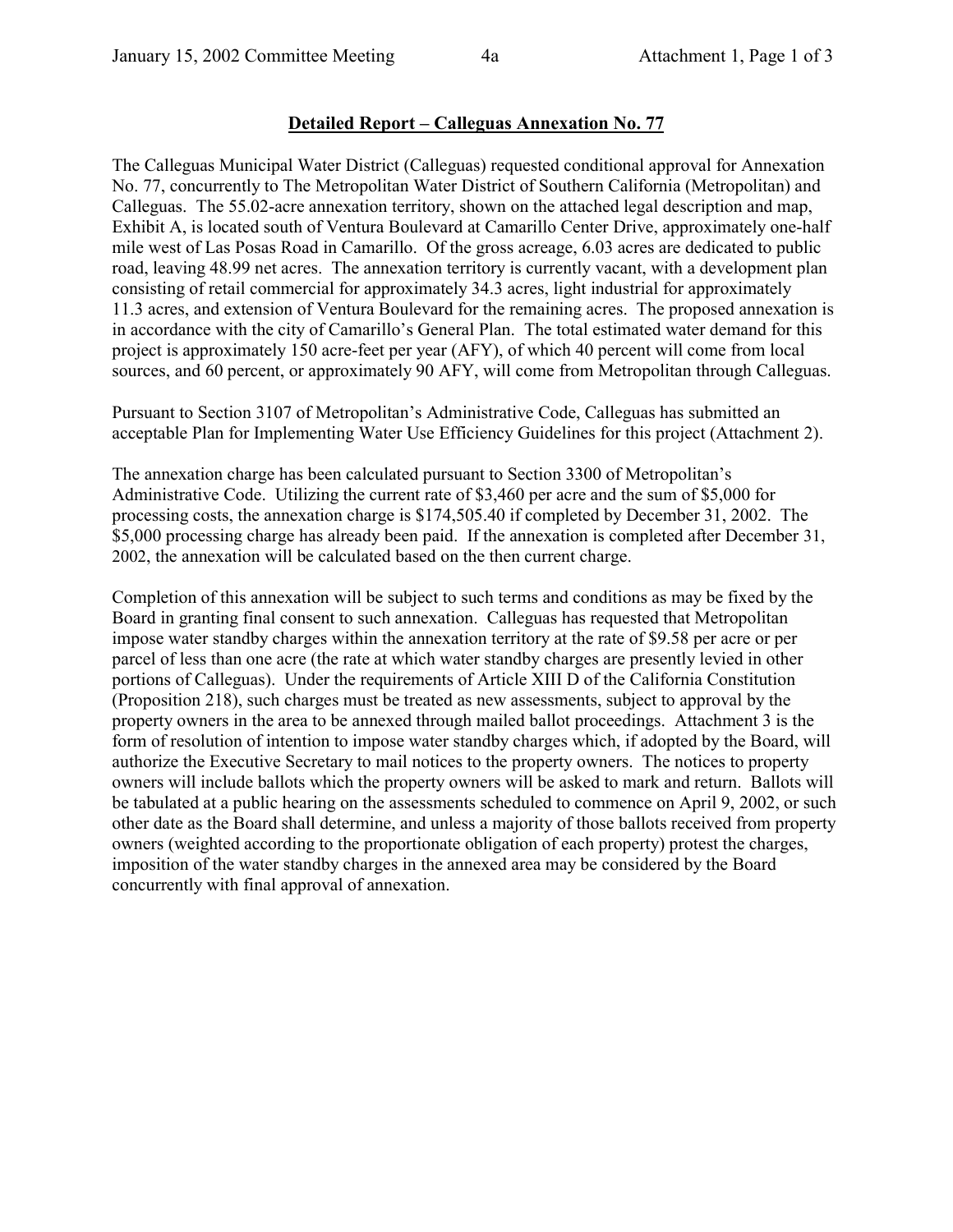### **EXHIBIT A**

# **CALLEGUAS MUNICIPAL WATER DISTRICT ANNEXATION SELLECK** (ANNEXATION NO. 77)

That portion of Parcel B, Lot 1, Subdivision 57, Rancho El Rio De Santa Clara O'La Colonia, in the City of Camarillo, County of Ventura, State of California, said Parcel B is shown on the map recorded in the office of the County Recorder of said County in Book 3. Page 12 of Miscellaneous Records, described as follows:

Beginning at the southwest comer of the Parcel 1 described in the Quitclaim Deed recorded on November 20, 2000 in the office of said County Recorder as Document No. 2000-0183659-00 of Official Records, said corner also being the southerly terminus of the 3rd course of Parcel C of Annexation No. 33 to Calleguas Municipal Water District, described in the Certificate of Completion recorded on November 27, 1991 in the office of said County Recorder as Document No. 91-175844 of Official Records; thence, along the west line of said Quitclaim Parcel and the northerly prolongation thereof and also along said 3<sup>rd</sup> course.

- 1st North 00°22'00" West 1723.21 feet to the boundary of the Formation of said Calleguas Municipal Water District, adopted by the Board of Supervisors of said County on December 8, 1953 in Resolution No. 419.2; thence, along the boundary of said Formation.
- 2nd South 82°58'34" East 1475.21 feet to the intersection with the northerly prolongation of the east line of said Quitclaim Parcel, said intersection also being the northerly terminus of the 3<sup>rd</sup> course of Annexation No. 68 (Home Depot) to said Calleguas Municipal Water District, described in the Certificate of Completion recorded on April 17, 2001 in the office of said County Recorder as Document No. 2001-0068220-00 of Official Records; thence, along said 3<sup>rd</sup> course and along the boundary of said Quitclaim Parcel by the following last two courses:
- 3rd South 00°40'00" East 1544.60 feet; thence, leaving the boundary of said Calleguas **Municipal Water District.**

Date

4th - North 89°56'00" West 1471.08 feet to the point of beginning.

55.02 Gross Acres  $-6.03$  Road Acres = 48.99 Net Acres

Dennis J. Daniel, RCE 21,017

2000:\01-30 leg.doc ~ October 1, 2001 ~ Revised December 12, 2001



**GINEERING TEAM** 

DATE: